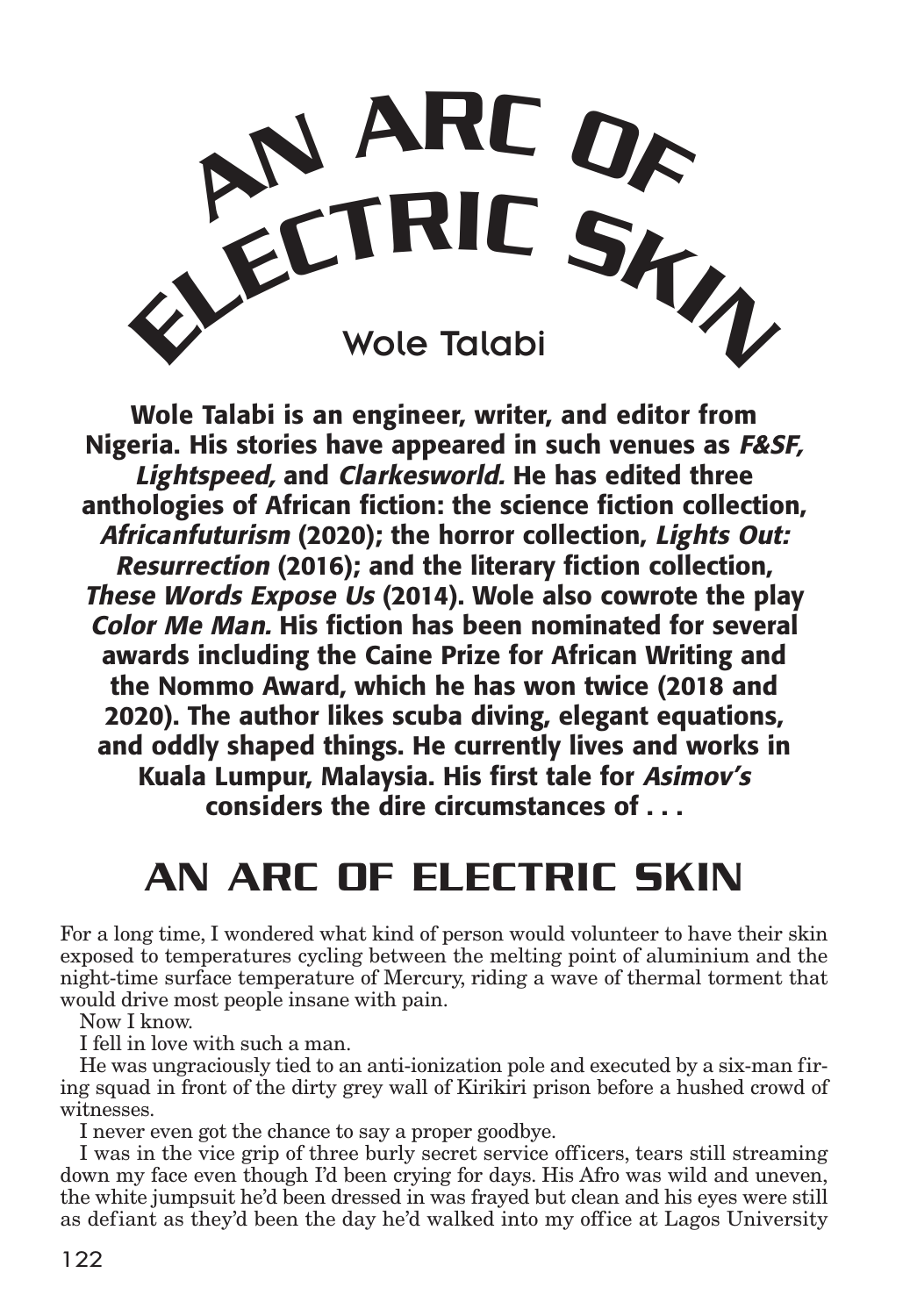Teaching Hospital and said with calm and composure that belied all the rage that must have been inside him,"Dr. Ogunbiyi, I read the paper you published with Professor Aliyu. I want to volunteer."

His real name was Akachi Nwosu, but the media called him Shock Absorber, because he used to be a roadside mechanic before he met me and taught himself to wield lightning. My people believe names are tied to one's essence and can influence or predict one's destiny, a bond to one's Orí. I think Akachi's people have similar beliefs, because he told me his name means hand of god. It was appropriate.What else would you call a man whose destiny drove him to find a way to hold on to the raging flow of displaced electrons and bend them to his will?

My heart aches because I miss his determined eyes, his hard hands, his smooth skin, his soft voice. But also, because in fragile moments, doubts overwhelm me, and I am not sure if I ever knew him completely enough to have truly loved him. In the darkest of those moments, when I think about his final deception, I am not sure if he ever truly loved me either.

He'd graduated from the University of Ibadan with a degree in electrical engineering, during which he had attended guest lectures by my senior research partner Professor Aliyu. He graduated with a first-class degree and a fascination with electrical systems, despite having to work part time as an assistant at a mechanic shop where he also lived because he couldn't afford accommodation. But he couldn't find a job in the crumbling post-oil economy, and so he took what little savings he had and started a small mechanic shop of his own next to Ojota Motor Park. He showed me pictures of it while we lay in each other's arms, two nights before the procedure. It was little more than a zinc roof over dusty land and a pile of secondhand tools. The profits weren't good, but he worked hard. His calloused hands bore witness. He spent hours attending to junky jalopies that were barely roadworthy, but heaven knows he did his best with them. His own mother had died in a bus just like the ones he frequently serviced, in an accident on the Lagos-Ibadan express that everyone knew was caused by a contractor cutting corners on what should have been road barriers. An accident he'd barely survived himself, needing five months in the hospital to recover and walk again. His father had sold everything he owned and borrowed from family members just to afford the care his son needed. So, when Akachi worked on those buses and cars, he told me, he saw the faces of the families that would get into them, hoping to make it to their destinations, and so he worked as hard as he could to make sure they did.

He endured every brick the crumbling system threw at him. Constant police harassment raids for bribes, aggressive underpaying clients, random changes in government policy that almost always meant he had to pay more for something, thieving and untrustworthy assistants. All of this under the blistering heat of the Lagos sun, increasing his already-high melanin levels, his darkening another physical marker of his endurance. And still, he persisted, my Akachi. He had a strong mind.

"This country happens to all of us," he'd told me the first night I had asked about his scars. That was his philosophy. "Some of us more than others."

He eventually saved enough money to move out of the face-me-I-face-you he shared with friends from university and into a self-contained in an almost respectable part of town. He was working his way up the broken system, keeping up with the Nigerian Journal of Electrical and Electronic Applications, and still looking for a job where he could apply the knowledge that still fascinated him.

Then he went to the campaign rally.

Ezekwe4President. EzEasy. A New Nigeria.We all remember the slogans.The digitags. The posters. Ngozi Ezekwe announced her candidacy quietly at a small event

### An Arc of Electric Skin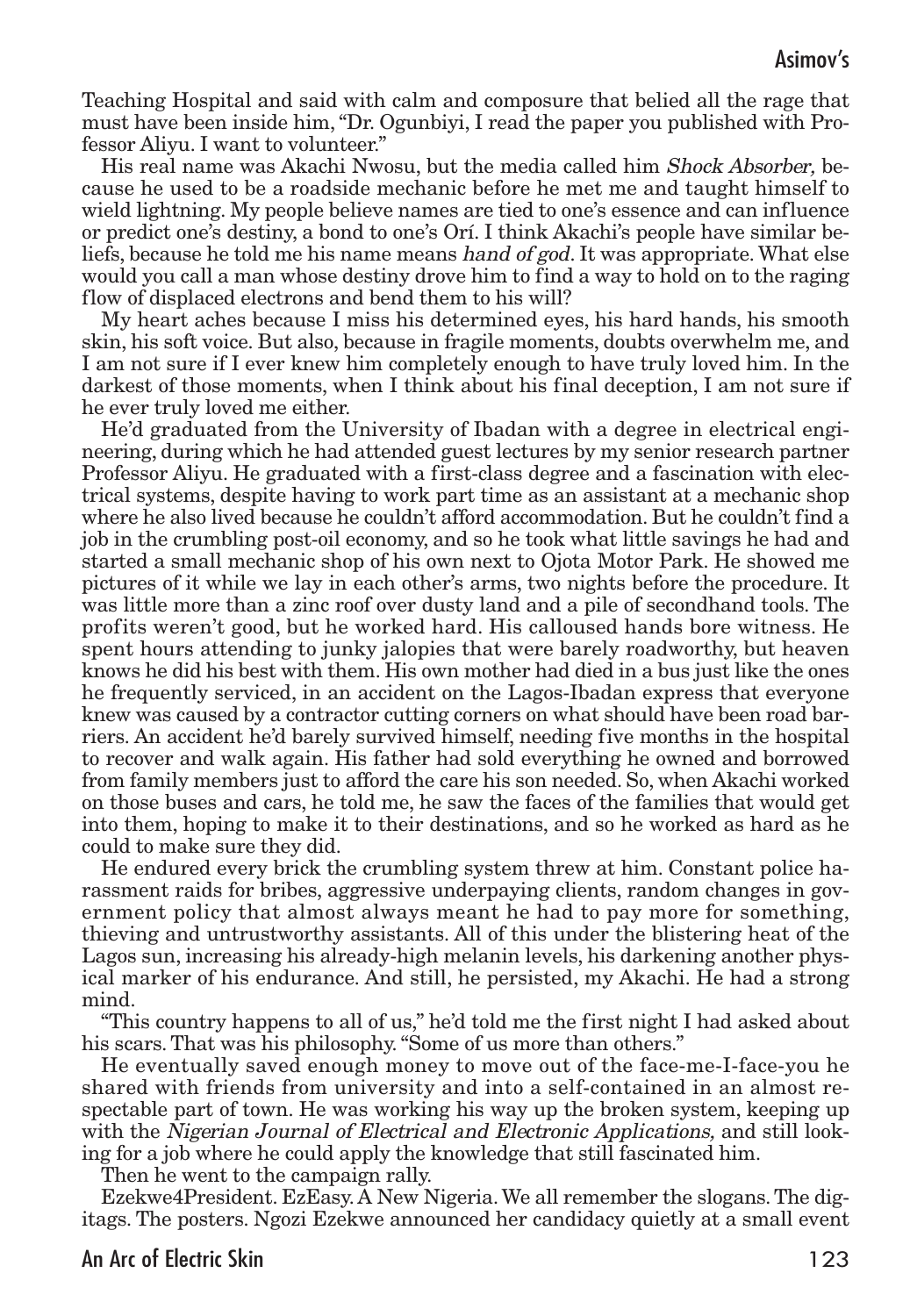# September/October 2021

near her hometown in Awka but within a few months, she had become the leading opposition contender. She was a technocrat with a plan, unlike the political vultures circling the federal carcass we'd become used to. She came in with a clear agenda, an empathetic ear and grassroots support from businesses she'd helped survive the economic apocalypse. We all remember the hope. And we all saw what happened. Quovision display decks crackled with high resolution holostreams of soldiers beating unarmed people in the streets, dragging them into the backs of armored trucks, firing live rounds into defiant crowds, breaking up the opposition rallies and protests. Akachi was one of those taken into custody near the infamous Ojota protest site where almost forty were killed. He was beaten and tortured for weeks. The Gusau administration made no secret of what they did even though the president denied giving the order on international broadcasts. But on the ground, we all knew what it was. We'd seen it before. Their regular trademark. It was a show of force to intimidate the opposition and its supporters. We were living in a hostage state.

It was during his weeks of torment that something broke in Akachi. To be treated that way by those who were meant to protect and serve you, to know that they could kill you and nothing would happen, it does something to your mind. Pain can clarify things. He told me later that after hours of unrelenting terror and agony, he'd stopped fearing death, that he'd realized then that he'd been so focused on surviving the system that he hadn't ever truly been alive, that he was doing nothing but dying slowly and had been doing so for a long time. He told me that when he was released, he'd resolved to ensure things changed.

I wish I had known then exactly what he'd meant.

"I'm not recruiting test subjects yet," I told him that day in my office, after he'd explained who he was and what he was talking about."We still have a few iterations to ensure we can manage sensory response."

"You mean pain?"

"Yes," I told him."Right now, we can only ensure subject survival and prevent longterm tissue damage, but we are still working to limit the impact of extreme temperature microexposures on pain receptors. The body and the mind will protest, even under anaesthesia."

"I can handle pain," he said calmly.

I'd just come back from a session with the visiting council at the African Academy of Sciences to make my seventh application for additional funding after a week of sleepless nights running calculations and preparing proposals. The potential of our research was enormous. Even the most conservative members of the council weren't myopic enough to miss the value in being able to use enhanced conductivity in human skin to develop a new category of biomedical devices that could be naturally embedded in the body and controlled using dermal interface circuitry. They just wanted to see more progress before they committed to helping us. Professor Aliyu had already designed and tested a prototype device using enhanced conductivity in discarded epithelial extracts, but we needed to show that we could make this work in living people. I felt like I was the one holding things back. I was under pressure to make some progress. I should have been more sceptical. I should have asked more questions. I should have told Akachi to wait until we were ready, but instead, I asked him to fill out a form.

It took a few weeks for me to convince Professor Aliyu to cross what he believed to be a moral line and for us to perform all the preliminary tests and screening processes. We spent much of that time together, Akachi sitting just outside my office quietly watching me or reading. Patiently waiting for another blood or skin or hair sample collection or for another baseline skin conductivity measurement. I never asked him why he never left the hospital in between tests, but I did ask him to join me for dinner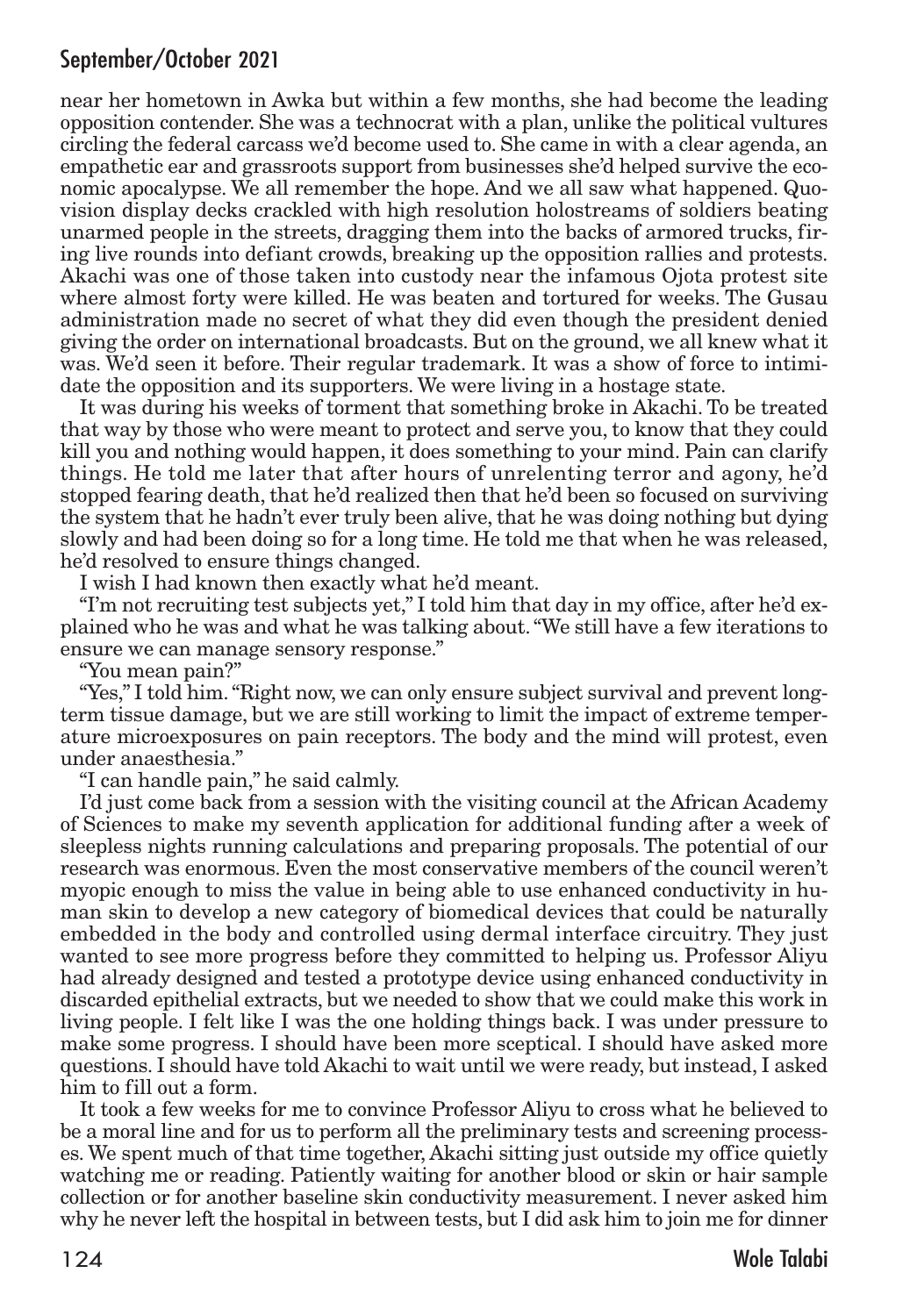## Asimov's

once as I was closing for the day. He seemed so focused sitting there, reading an old battered electrical engineering book, but I don't think I will ever forget the soft smile that broke across his face when he looked up and the way he said, "Yes, Doctor. But please, let me take you to the best buka in Surulere. I hope you are hungry."

"I am," I said. I hadn't eaten all day.

We went to eat amala and gbegiri at a makeshift shop down the road. An old lady in a black blouse and ankara wrapper scooped up the soft lumps of yam flour, loaded them with generous helpings of soup and meat, and we took seats on plastic chairs behind her. We spoke as we ate. That was the first time we talked about anything other than the experiments, but the conversation flowed naturally, easily. We spoke for hours, until the old woman told us she was closing for the day. It wasn't planned, but we went back to my place and kept talking. He showed me some of his scars and I told him about my work, and we kept speaking until we fell asleep together, face to face on my bed with all our clothes still on. When we woke up in the morning, we laughed and then we kissed, leaving me lightheaded, like I was still asleep and in a dream. It was only later that a feeling of wrongness settled upon me. He was, in some sense, my patient. But nothing that happened that day was planned, and sometimes you get caught in a river and you can't do anything but flow. Love can be a strange and sudden thing.

Three days after he'd passed the final screening, I led him into the bio-annealing cell I'd designed with Professor Aliyu. He squeezed my hand as he stepped into the black, ovoid pod with wires and tubes running out of it like so many umbilical cords. He smiled at me before securing the fibreglass mask over his face. Professor Aliyu was nested comfortably in his wheelchair, monitoring the thermal induction and vacuum pump systems that would rearrange the molecular structure of the melanin in Akachi's skin. Part of me wanted to pull him away, to wait until we had improved the bio-annealing procedure to the point where we could do it with less pain. Or perhaps to reduce the target conductivity increase from the theoretical limit to a near-threshold value, even though I knew that would only reduce the pain induced by a small fraction and increase the risk of process failure. For sure, if I'd known then what he was planning to do, what he had resolved to do all along, I would have dragged him out of there. But I didn't, so I stepped back and gave Professor Aliyu the signal to begin.

He screamed, but we could not hear him. He screamed for the three hours it took to increase his skin conductivity fifty orders of magnitude. I stepped out of the room to cry.

I still wonder how he managed to endure it. I still wonder how I could put someone I loved through that. I suppose I will always wonder when it comes to Akachi.

It was only a month later that I truly understood why he did it.

I saw it all in high-resolution holostream, same as everyone else.

Incumbent President Umar Gusau was standing in the back of an electric black Mercedes T-class pickup truck, flanked by secret servicemen in dark suits and military attachés in camouflage as he waved to a crowd of paid supporters. Although he was supposed to be resting at home and preparing for his conductivity stability test that day, I saw Akachi on the quovision screen. He was an almost-invisible speck in the sea of people. Almost invisible, that is, until he pulled up an umbrella fitted with what I later came to find out was a high-powered laser, and fired it silently into the sky where it formed an ionized column of air, an artificial conduit for electrical discharge.

When lightning finally tore down from the sky in a hot, bright streak, he reached up and seized it like a whip made of bright, electric death. I gasped audibly and didn't even notice that I was spilling my cup of hot Lipton tea onto my desk. He

### An Arc of Electric Skin